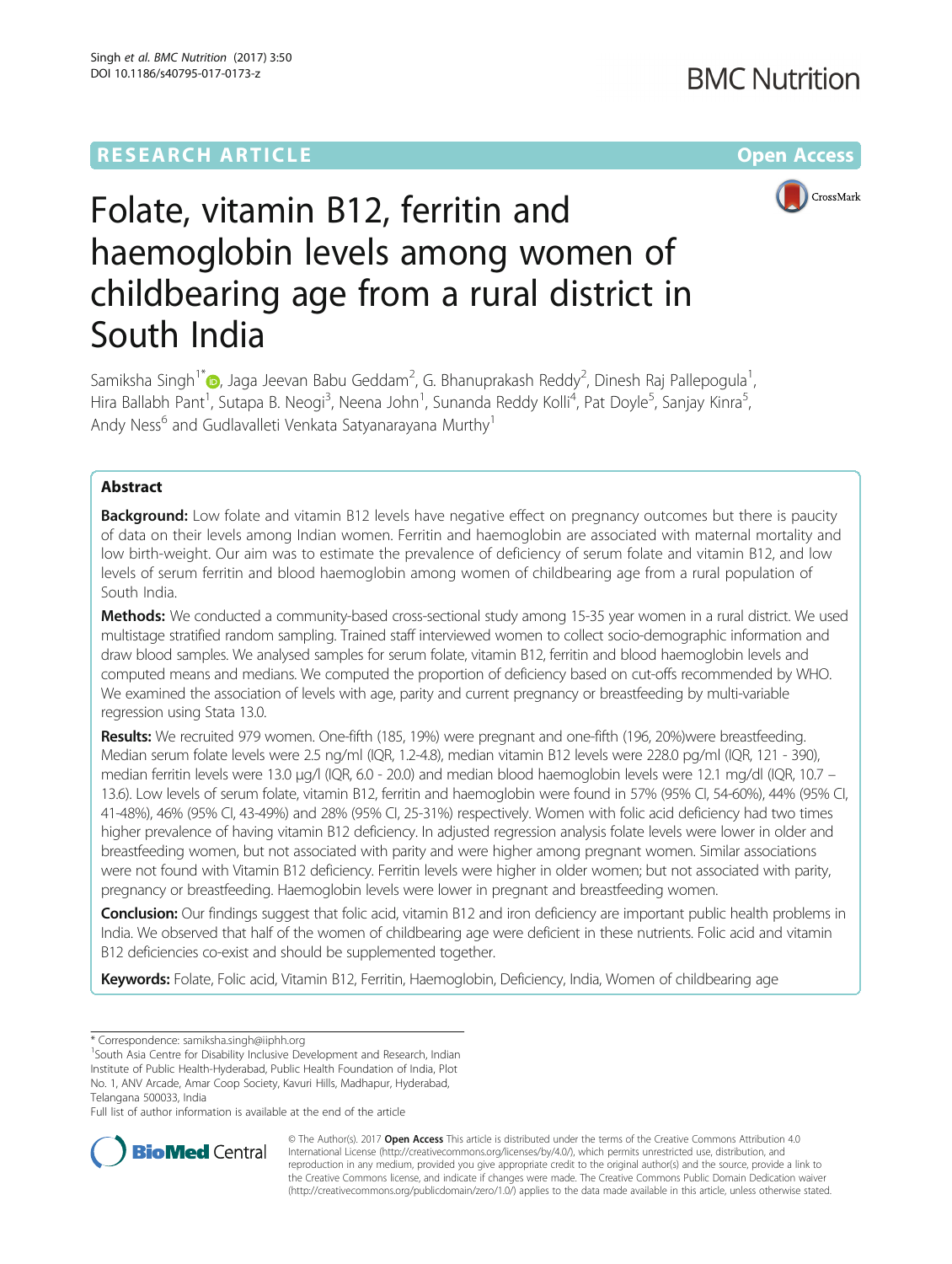# Background

Vitamins such as folic acid and B12 play a key biological role in human reproduction [[1](#page-7-0)] and development of the child [\[2](#page-7-0)]. Low folate and vitamin B12 levels in women are associated with megaloblastic anaemia [\[2\]](#page-7-0) and, gestational hypertension and eclampsia [[3](#page-7-0)] in the mother. Deficiency among mothers may increase the risk of many chronic and developmental disorders including neural tube disorders (NTDs) among their children [\[2](#page-7-0), [4, 5](#page-7-0)]. Low folate level is an important determinant of spontaneous abortion, recurrent pregnancy loss, stillbirth [[6](#page-7-0)–[8](#page-7-0)], low birth weight [\[9](#page-7-0)–[11](#page-8-0)] and preterm birth [[10,](#page-7-0) [12](#page-8-0), [13\]](#page-8-0). Low folate and vitamin B12 levels among a breastfeeding mother may result in poor cognitive functions of the child [[2](#page-7-0)].

Folic acid and vitamin B12 deficiency are common globally, especially in low and middle-income countries (LMICs) [[2](#page-7-0), [14](#page-8-0)–[17\]](#page-8-0). A recent systematic review observed that in a majority of countries where national surveys have been conducted, folic acid and vitamin B12 deficiency are public health problems [[16\]](#page-8-0). Studies show that over the course of pregnancy, there is a steady decline in maternal plasma folate levels to about 50% of the non-pregnant levels [\[18](#page-8-0), [19\]](#page-8-0). There is a paucity of data on folic acid and vitamin B12 deficiency among women in India. The few studies on pregnant women in India reveal that the prevalence of folic acid deficiency ranges between 20 and 30% [\[4](#page-7-0), [20](#page-8-0)–[22](#page-8-0)] and vitamin B12 deficiency between 50 and 80% [\[4](#page-7-0), [23, 24](#page-8-0)], which is much higher than that reported from many other (LMICs) [[25](#page-8-0)].

Iron deficiency is widespread across the world and is the most common cause of anaemia [\[26](#page-8-0)]. Iron deficiency and anaemia have effects on pregnancy outcome [\[27](#page-8-0)], and is known to be the most common contributing cause of maternal deaths in LMICs [\[28](#page-8-0)]. A recent systematic review found that daily prenatal use of iron and improvement in haemoglobin levels in pregnant women increased birth weight [\[29](#page-8-0)]. In India, four out of five pregnant women are found to be anaemic [\[30](#page-8-0), [31](#page-8-0)] and many women experience adverse consequences [\[31\]](#page-8-0).

Folate, vitamin B12 and iron deficiencies may co-exist and contribute to poor outcomes of pregnancy [[25](#page-8-0)]. Serum levels of these nutrients shall be assessed through the stages of lifecycle (adolescent, pregnant and breastfeeding women) of young women to estimate patterns in the population and need of supplementation. The purpose of this study was to measure serum folate, vitamin B12, ferritin and haemoglobin levels, and to estimate the prevalence of deficiencies among 15-35 years women in a rural population of South-India.

# Methods

We conducted a population-based cross-sectional survey to assess the nutritional status of women between 15 and 35 years in the rural areas of Mahbubnagar district, Telangana India. Mahbubnagar has poor maternal and child health indicators and is one of the two high priority districts in the state [[32\]](#page-8-0).

The study was conducted over a period of 12 months from December 2012 to November 2013.

# Study population

All women in the age group 15-35 years, irrespective of their marital, pregnancy and breastfeeding status, residing in the study area at the time of the survey, were eligible for the study.

# Sample size

We used the estimates of folate and vitamin B12 for 20- 40 year old adults in a study from South-India [[33\]](#page-8-0). We calculated a sample size of 254 would be needed to estimate folic acid levels with a standard deviation of 3.1 ng/ml, absolute precision of 0.5 ng/ml and confidence interval of 99%. For vitamin B12, we calculated a sample size of 457 would be needed to estimate mean with a standard deviation of 166 pg/ml, absolute precision of 20 pg/ml and confidence interval of 99%. About 40% of the women in 15-35 years age in Telangana are likely to be pregnant or breastfeeding at any time. We increased the sample size to 1000 so that we have enough women who were i) neither pregnant nor breastfeeding and ii) those who were pregnant or breastfeeding at the time of the survey, in order to make comparisons.

# Sampling

We used a multi-stage stratified random sampling method. A district is divided into five revenue divisions for administrative purposes. We randomly selected one mandal (a smaller administrative unit) from each of the five revenue divisions. We listed all the villages in the sampled *mandals* and randomly selected 3 villages per mandal. Thus we selected 15 villages from 5 mandals of Mahbubnagar district. We listed households with 15- 35 years married or unmarried women in each sampled village and randomly selected 30-35 households. We selected only one woman aged 15-35 per household. If there were more than one women per household, we selected one woman randomly. We included those who consented to the interview and collection of blood sample. The eligible women who were seriously ill (one woman had a highgrade fever and was bedridden) or refused to participate in the study (23 women) were excluded from the study.

# Data collection

Trained field officers elicited the socio-demographic and reproductive history of participants using a pre-tested semi-structured questionnaire and conducted anthropometric measurements. We developed a detailed operations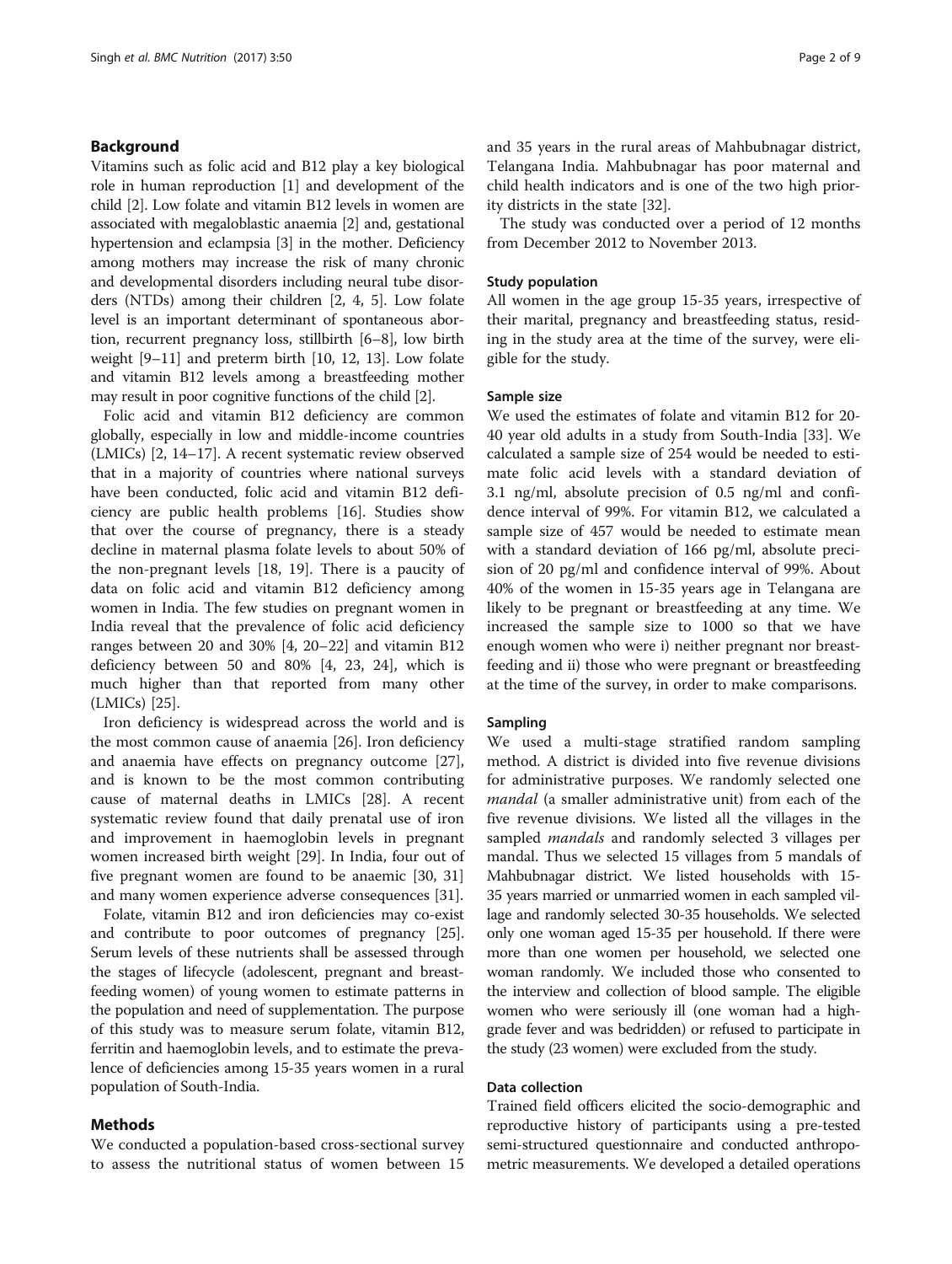manual for blood collection, handling, and transportation. A trained lab technician collected about 10 ml whole blood in EDTA vials/vacutainers under aseptic conditions and centrifuged the sample in the field within 6 h and stored in the refrigerator in the local lab for almost a day. The samples were transported to NIN labs in Hyderabad (100 km) three times per week for testing.

# **Measurements**

Blood tests: Levels of plasma folate and vitamin B12 were measured using the solid phase radioimmunoassay method as reported earlier [\[33\]](#page-8-0) with a commercially available kit designed for simultaneous measurement of folic acid and vitamin B12 (Siemens Medical Solutions Diagnostics, Los Angeles, USA). Serum ferritin was estimated using an immune radiometric assay system with an available  $(^{125}I)$  kit provided by Institute of Isotope Ltd. Blood haemoglobin was estimated using Cyanomethaemoglobin estimation method [\[34](#page-8-0)].

We also estimated serum albumin, total protein and vitamin A levels along with anthropometric measures to have an understanding of women's general nutritional status. We measured weight (kg) and height (cm) (in order to calculate Body mass index (BMI) kg/mt.sq) and skin fold thickness (cms) from four sites- biceps, triceps, subscapular and supra-iliac areas.

# Definitions

Folate deficiency was defined as  $\langle 3 \rangle$  ng/ml, vitamin B12 deficiency as  $\langle 203 \text{ pg/ml} \rangle$  low ferritin as  $\langle 12 \text{ ng/ml} \rangle$ , anaemia as haemoglobin <11 g/dL, low protein as  $<$  6.4 g/dl, low albumin as  $<$  3.5 g/dl, and low vitamin A as >20 μg/dl [[2](#page-7-0), [35](#page-8-0)]. These were based on cut-offs recommended by WHO.

# Ethics approval

The ethics committee of Public Health Foundation of India (TRC-IEC-117/11) and the National Institute of Nutrition granted ethical approval for this study. A written informed consent was obtained from all the women included in the study. In the case of minors, consent was obtained from one of the parents or guardians.

# Statistical analysis

The analysis was conducted using STATA 14.0 SE. We computed mean and median levels of nutrients and the proportion of people with deficiency or low levels of nutrients under study. We estimated median and proportions for age group, parity and pregnancy/lactation status to study patterns. We developed histogram for each of the nutrients and found that serum folate, vitamin B12 and ferritin levels had skewed distribution. So we also estimated geometric means for these nutrients. We used log-transformed values to test for association

with factors such as age, parity and current pregnancy or breastfeeding status using multivariable linear regression (model-1). We also conducted regression analysis (model-2) adjusting additionally for serum protein and BMI levels. We did not find any significant association of protein and BMI levels with the four main nutrients under study. The pattern and magnitudes of effect in model-1 did not change in model-2, so we did not report model-2.

# Results

A total of 979 women in age 15-35 years were included, of whom 19% were pregnant and 20% were breastfeeding at the time of the survey. (Table 1)

The distribution curves for the nutrients under study are shown in Fig. [1](#page-3-0) and, their mean and median serum/ blood levels are shown in Table [2](#page-3-0). Distribution curves for serum folate, serum vitamin B12 and serum ferritin levels were skewed and closer to zero. Distribution curves for blood haemoglobin, serum vitamin A, serum

|  |  |  |  |  |  | Table 1 Socio-demographic characteristics of participants |  |  |  |  |
|--|--|--|--|--|--|-----------------------------------------------------------|--|--|--|--|
|--|--|--|--|--|--|-----------------------------------------------------------|--|--|--|--|

|                              |                     | Total          | Percent |
|------------------------------|---------------------|----------------|---------|
|                              |                     | 979            | 100     |
| Age group                    | $15 - 19$           | 308            | 31.5    |
|                              | $20 - 24$           | 338            | 34.5    |
|                              | $25 - 29$           | 199            | 20.3    |
|                              | 30-35               | 134            | 13.7    |
| Married                      | Unmarried           | 308            | 31.5    |
|                              | Married             | 656            | 67.0    |
|                              | Widowed/divorced    | 15             | 1.5     |
| Currently pregnant/lactating | Currently pregnant  | 185            | 18.9    |
|                              | Currently Lactating | 196            | 20.0    |
|                              | Others              | 598            | 61.1    |
| Parity                       | $\mathbf 0$         | 438            | 44.7    |
|                              | 1                   | 203            | 20.7    |
|                              | $2$ to $3$          | 303            | 30.9    |
|                              | >3                  | 29             | 3.0     |
|                              | Not available       | 5              | 0.6     |
| History of still-birth       |                     | 28             | 2.9     |
| History of abortion          |                     | 99             | 10.1    |
| Age at marriage              | $<$ 18 years        | 381            | 38.9    |
|                              | 18 or more years    | 286            | 29.2    |
|                              | Don't know          | $\overline{4}$ | 0.4     |
|                              | Unmarried           | 308            | 31.5    |
| Age at first childbirth      | <19 years           | 212            | 21.7    |
|                              | 19 or more years    | 328            | 33.5    |
|                              | Don't know          | 1              | 0.1     |
|                              | No birth            | 438            | 44.7    |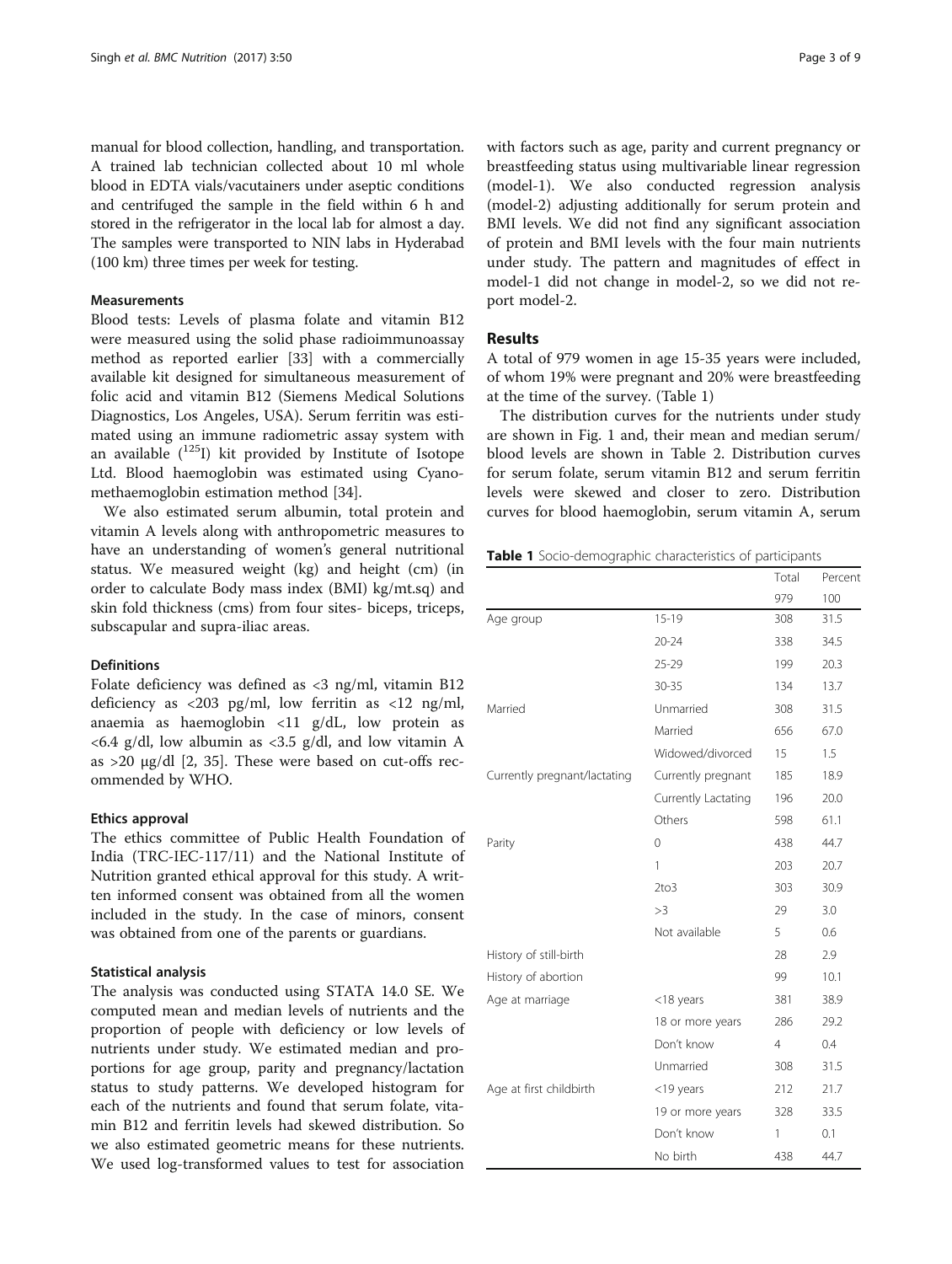<span id="page-3-0"></span>

|  |  |  |  |  |  |  |  | Table 2 Means and Median values of selected nutrition parameters |
|--|--|--|--|--|--|--|--|------------------------------------------------------------------|
|--|--|--|--|--|--|--|--|------------------------------------------------------------------|

|                                | Normal <sup>a</sup> | Mean (95% C.I.)     | Median (IQR)      | Deficiency% (95% C.I.) |
|--------------------------------|---------------------|---------------------|-------------------|------------------------|
| Serum Folate in ng/ml          | $\geq$ 3            | $4.0(3.7-4.2)$      | $2.5(1.2-4.8)$    | $56.8$ (53.7 - 59.9)   |
| Serum Vit-B12 in pg/mL         | $\geq$ 203          | 314.4 (296.6-332.1) | 228 (121.0-390.0) | $44.4(41.3 - 47.6)$    |
| Serum Ferritin in ng/ml        | $\geq$ 12           | 21.4 (19.8-23.0)    | 13.0 (6.0-20.0)   | $46.3(43.2 - 49.4)$    |
| Blood Haemoglobin in gm/dl     | $\geq$ 11           | 12.1 (11.9-12.2)    | 12.1 (10.7-13.6)  | $28.4(25.6 - 31.4)$    |
| Serum Retinol (Vit-A) in µg/dl | $\geq$ 20           | 26.9 (26.3-27.5)    | 25.7 (20.2-32.5)  | $23.9(21.3 - 26.7)$    |
| Serum Protein g/dl             | $6.4 - 8.3$         | 7.17 (7.12-7.21)    | $7.2(6.8-7.6)$    | $12.2(10.3 - 14.4)$    |
| Serum Albumin g/dl             | $3.5 - 5.0$         | 4.01 (3.97-4.05)    | $4.0(3.6-4.4)$    | $18.6(16.3 - 21.2)$    |
| BMI in kg/sg. metre            | $18 - 25$           | 18.6 (18.4-18.8)    | 18.8 (17.1-20.7)  | $45.6$ (42.5 - 48.7)   |
| Mean Skin fold thickness in mm |                     | $9.6(9.3-9.8)$      | $9.0(7.1-11.5)$   |                        |
|                                |                     |                     |                   |                        |

<sup>a</sup>reference from WHO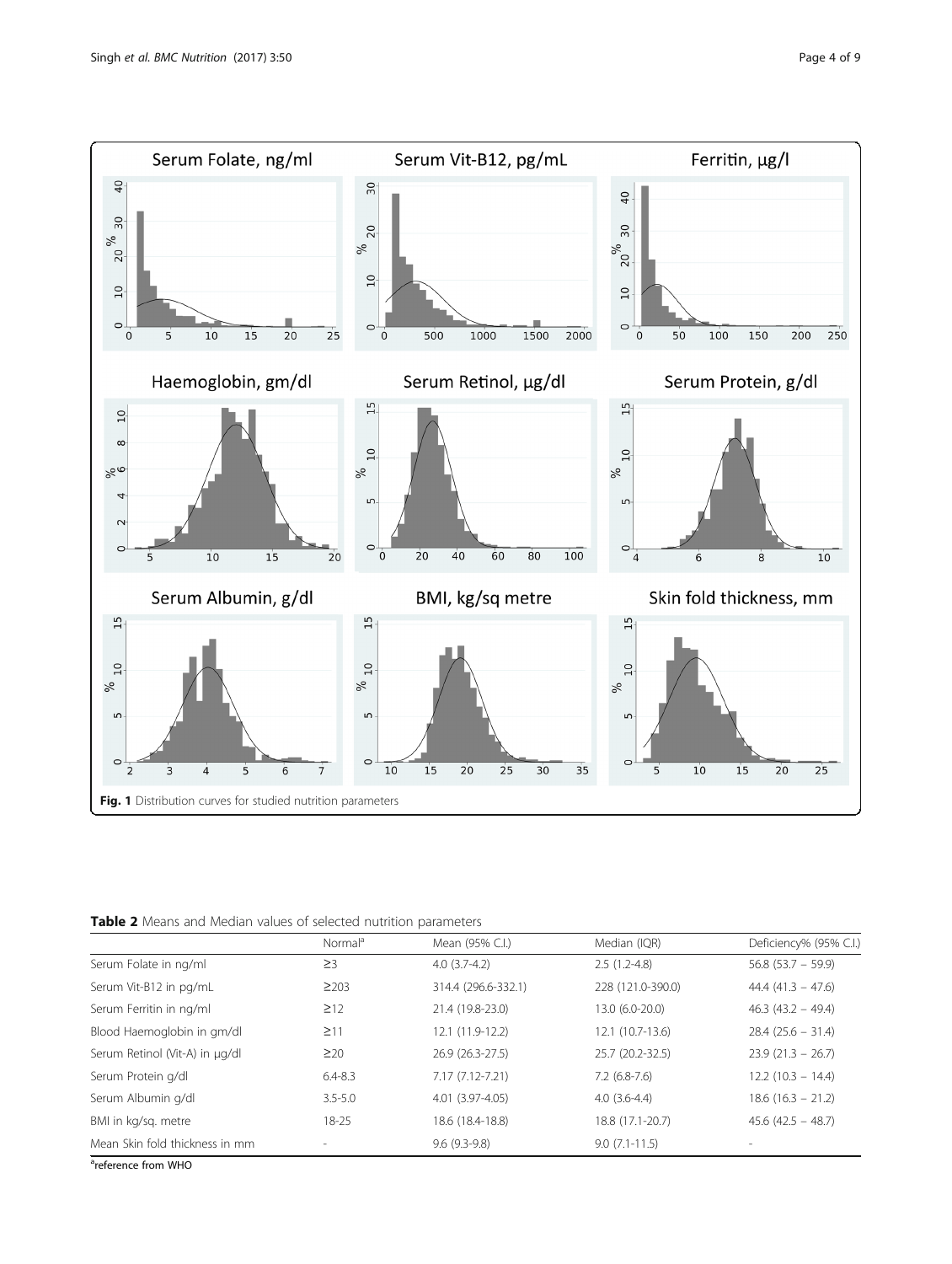protein, serum albumin, BMI and total skinfold thickness (four sites) were near to normal distribution.

Women aged 15-35 years had median serum folate levels of 2.5 ng/ml (IQR, 1.2 - 4.8), median serum vitamin B12 of 228 pg/ml (IQR, 121 - 390), median serum ferritin of 13.0 μg/l (IQR, 6.0 - 20.0) and median haemoglobin of 12.1 g/dl (IQR,  $10.7 - 13.6$ ). Mean and median values for nutrients are shown in Table [2.](#page-3-0) Only median level of folic acid was lower than the recommended cutoff. All other values for all the nutrients under study were above WHO cut-offs.

A large percentage of women were found to have nutritional deficiencies or low levels of ferritin or haemoglobin (Table [2](#page-3-0)). Folate deficiency was found in 56.8% (95% C.I. 53.7-59.9) women, vitamin B12 deficiency in 44.4% (95% C.I. 41.3-47.6), low serum ferritin in 46.2% (95% C.I. 43.2-49.4) and low haemoglobin levels in 28.4% (95% C.I. 25.3-31.4) of women. About one-half women were found to be underweight. Women with folate deficiency had roughly two times higher prevalence of vitamin B12 deficiency, while no substantial association was observed with ferritin deficiency or low Haemoglobin levels.

Median serum folate levels and prevalence of nutrients with respect to age group, parity and current pregnant/ breastfeeding status are described in Table 3. Geometric means and regression analysis results are showed in Table [4.](#page-5-0)

The proportion of folate deficiency was higher as age increased while ferritin deficiency was lower. Folate

Table 3 Serum folate, serum vitamin B12, serum ferritin and blood haemoglobin levels and deficiency with age, parity and current pregnancy and lactation status

|                         | Folate, ng/ml            | Vitamin B12, pg/ml      | Ferritin, ng/ml        | Haemoglobin, gm/d        |
|-------------------------|--------------------------|-------------------------|------------------------|--------------------------|
| Median (IQR)            |                          |                         |                        |                          |
| Age group               |                          |                         |                        |                          |
| $15 - 19$               | 4.1 $(2.7 - 6.4)$        | $225.0$ (140.0 - 367.5) | $6.0$ $(5.0 - 15.0)$   | $12.5(10.8 - 13.8)$      |
| $20 - 24$               | $1.9(1.0 - 4.3)$         | $232.5(119.8 - 232.5)$  | $16.4(9.1 - 31.6)$     | $12.0(10.7 - 13.5)$      |
| $25 - 29$               | $1.8(1.0 - 4.4)$         | $228.0$ (107.0 - 435.0) | $14.7(8.1 - 26.4)$     | $12.1 (10.7 - 13.6)$     |
| $30 - 35$               | $1.8(1.0 - 2.8)$         | $228.5(100.0 - 400.3)$  | $17.3 (8.7 - 31.6)$    | $11.9(10.3 - 13.5)$      |
| Parity                  |                          |                         |                        |                          |
| $\mathbf{0}$            | $3.7(2.3 - 6.0)$         | $220.0$ (126.0 - 372.0) | $8.3(5.0 - 20.5)$      | $12.1(10.6 - 13.6)$      |
| $\mathbf{1}$            | $2.1(1.2 - 4.8)$         | $235.0$ (121.0 - 418.0) | $17.6$ (9.4 - 28.0)    | $11.8(10.6 - 13.5)$      |
| $2$ to $3$              | $1.6(1.0 - 3.0)$         | $235.0$ (120.0 - 421.0) | $16.0 (8.6 - 32.9)$    | $12.4(11.1 - 13.7)$      |
| > 3                     | $1.0(1.0 - 2.5)$         | $257.0$ (101.0 - 468.0) | $15.4(9.1 - 20.1)$     | $11.8(10.1 - 13.7)$      |
| Current status          |                          |                         |                        |                          |
| Not pregnant/lactating  | $2.8(1.5 - 4.7)$         | $226.0$ (120.0 - 390.0) | $9.4$ (5.0 - 22.0)     | $12.2(10.7 - 13.7)$      |
| Currently pregnant      | $4.3$ (2.1 - 10.0)       | $218.0$ (119.0 - 395.5) | $15.0 (8.8 - 30.1)$    | $11.3(9.9 - 12.6)$       |
| Currently lactating     | $1.3(1.0 - 2.1)$         | $250.5(131.3 - 385.5)$  | $19.3(11.2 - 37.9)$    | $12.7(11.4 - 13.9)$      |
| Deficiency % (95% C.I.) |                          |                         |                        |                          |
| Age group               |                          |                         |                        |                          |
| $15 - 19$               | $31.8$ (26.8 - 37.2)     | $45.1 (39.6 - 50.7)$    | $68.5(63.1 - 73.5)$    | $26.9(22.3 - 32.2)$      |
| $20 - 24$               | 66.6 $(61.4 - 71.4)$     | $43.8$ (38.6 - 49.1)    | $34.0 (29.2 - 39.3)$   | $29.2$ (24.4 - 34.4)     |
| 25-29                   | $64.8$ (57.9 - 71.2)     | $45.2$ (38.4 - 52.2)    | $40.9$ $(34.3 - 47.9)$ | $28.8$ (22.8 - 35.6)     |
| 30-35                   | $77.6(69.7 - 83.9)$      | $43.3(35.1 - 51.8)$     | $33.8(26.3 - 42.3)$    | $29.7(22.4 - 38.2)$      |
| Parity                  |                          |                         |                        |                          |
| $\mathbf 0$             | $40.2$ (35.7 – 44.9)     | $46.8$ (42.2 - 51.5)    | $61.1$ $(56.3 - 65.4)$ | $29.4$ ( $25.2 - 33.9$ ) |
| $\mathbf{1}$            | $61.6$ (54.7 - 68.0)     | $43.3 (36.7 - 50.3)$    | $30.5$ (24.6 - 37.2)   | $31.4$ (25.2 - 38.4)     |
| $\overline{2}$          | $74.9(69.7 - 79.5)$      | $42.6$ (37.1 - 48.2)    | $36.5$ (31.3 - 42.2)   | $24.1$ (19.5 - 29.3)     |
| > 3                     | $82.8(64.3 - 92.8)$      | $37.9$ (22.1 - 56.8)    | $44.8$ (27.8 - 63.1)   | $37.9$ (22.2 - 56.8)     |
| Current status          |                          |                         |                        |                          |
| Not pregnant/lactating  | $54.0$ (50.0 - 58.0)     | $45.0$ $(41.0 - 49.0)$  | $55.7$ (51.7 - 59.7)   | $27.8$ (24.3 - 31.5)     |
| Currently pregnant      | $36.8$ ( $30.1 - 44.0$ ) | $45.9$ (38.9 - 53.2)    | $36.8$ (30.1 - 44.0)   | $42.1 (34.9 - 49.7)$     |
| Currently lactating     | $84.2$ (78.4 - 88.7)     | $41.3$ (34.6 - 48.4)    | $26.5$ (20.8 - 33.2)   | $18.1$ $(13.2 - 24.3)$   |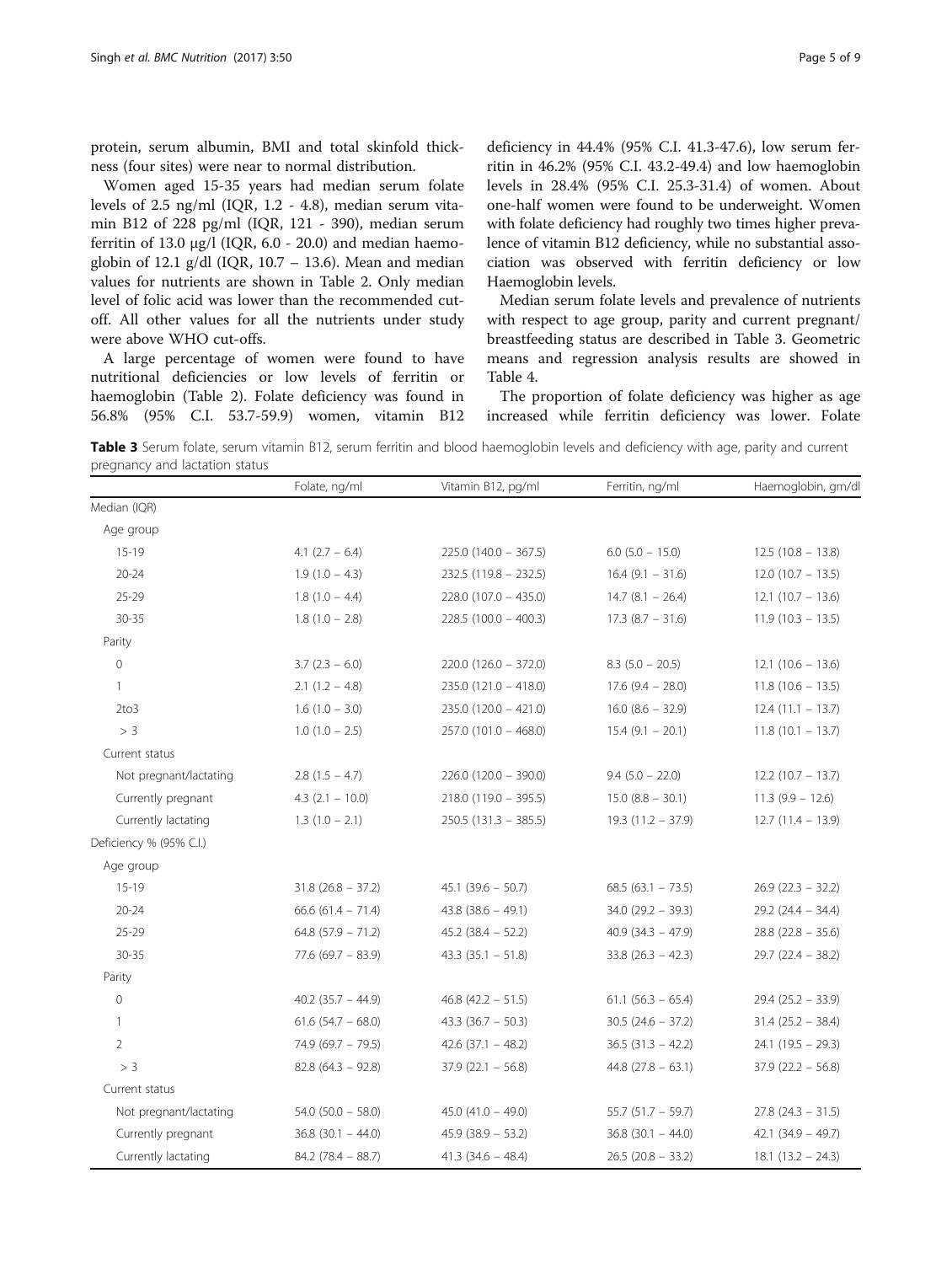|                                                                                                           | Folate           |                                                                  | Vitamin-B12                  |                                                                                                    | Ferritin                               |                                           | Haemoglobin                   |                                                 |
|-----------------------------------------------------------------------------------------------------------|------------------|------------------------------------------------------------------|------------------------------|----------------------------------------------------------------------------------------------------|----------------------------------------|-------------------------------------------|-------------------------------|-------------------------------------------------|
|                                                                                                           | $(95%$ C.I.)     | Geometric Mean Adjusted coefficient <sup>a</sup><br>$(95%$ C.I.) | Geometric Mean<br>(95% C.I.) | Adjusted coefficient <sup>a</sup> Geometric Mean Adjusted coefficient <sup>a</sup><br>$(95%$ C.I.) | (95% C.I.)                             | (95% C.I.)                                | Arithmetic Mean<br>(95% C.I.) | Adjusted coefficient <sup>b</sup><br>(95% C.I.) |
| Age group                                                                                                 |                  |                                                                  |                              |                                                                                                    |                                        |                                           |                               |                                                 |
| $15 - 19$                                                                                                 | $4.1(3.8 - 4.3)$ | $\circ$                                                          | 214 (196 - 233)              | 0                                                                                                  | $9.3 (8.5 - 10.1)$                     | O                                         | 12.1 (11.9-12.4)              | O                                               |
| $20 - 24$                                                                                                 | $2.4(2.2 - 2.6)$ | $-0.74*(-0.90 - 0.58)$                                           | 241 (222 - 260)              | $0.04 (-0.14 - 0.22)$                                                                              | 18.0 (16.4 - 19.6)                     | $0.44*(0.25 - 0.63)$                      | $12.0(11.8 - 12.3)$           | $-0.35(-0.89 - 0.19)$                           |
| 25-29                                                                                                     | $2.4(2.1 - 2.7)$ | $(81 - 0.44)$<br>$-0.63*(-0$                                     | 247 (222 - 276)              | $0.04(-0.17 - 0.24)$                                                                               | $15.7(14.0 - 17.7)$                    | $0.38*$ $(0.15 - 0.60)$                   |                               | $12.0(11.6 - 12.4) -0.54(-1.17 - 0.08)$         |
| 30-35                                                                                                     | $1.9(1.7 - 2.1)$ | $-0.73*(-0.93 - 0.53)$                                           | 234 (207 - 266)              | $-0.02 (-0.24 - 0.20)$                                                                             | $17.2(14.8 - 20.1)$                    | $0.53*$ (0.29 - 0.78)                     |                               | $12.0(11.6 - 12.4) -0.59(-1.27 - 0.09)$         |
| Parity                                                                                                    |                  |                                                                  |                              |                                                                                                    |                                        |                                           |                               |                                                 |
|                                                                                                           | $3.7(3.4 - 3.9)$ |                                                                  | 216 (200 - 232)              |                                                                                                    | $10.9(10.1 - 11.9)$                    |                                           | $11.9(11.7 - 12.2)$           | $\circ$                                         |
|                                                                                                           | $2.7(2.3 - 3.0)$ | $0.04(-0.12 - 0.20)$                                             | 248 (223 - 276)              | $0.12 (-0.06 - 0.29)$                                                                              | $17.6(15.8 - 19.6)$                    | $-0.01(-0.20 - 0.18)$                     | $11.9(11.6-12.3)$             | $0.14 (-0.41 - 0.69)$                           |
| 2 or more                                                                                                 | $1.9(1.8 - 2.1)$ | $-0.0(-0.24 - 0.09)$                                             | 246 (227 - 267)              | $0.13(-0.06 - 0.31)$                                                                               | $17.0 (15.5 - 18.7)$                   | $-0.02 (-0.17 - 0.22)$ 12.3 (12.0-12.6)   |                               | $(1.05)$ (-0.07 - 1.05)                         |
| Current status                                                                                            |                  |                                                                  |                              |                                                                                                    |                                        |                                           |                               |                                                 |
| Not pregnant/breastfeeding 2.8 (2.6 - 3.0)                                                                |                  |                                                                  | 225 (212 - 240)              | 0                                                                                                  | $11.7(10.9 - 12.5)$                    | $\subset$                                 | 12.1 (11.9-12.3)              | $\circ$                                         |
| Pregnant                                                                                                  | $4.5(3.9 - 5.1)$ | $-0.95$<br>$0.81*(0.67)$                                         | 239 (214 - 267)              | $0.01 (-15 - 0.16)$                                                                                | $17.7(15.7 - 19.9)$ 0.23 (0.06 - 0.40) |                                           | $11.3(11.0 - 11.6)$           | $-0.57***$ $(-1.05 - 0.09)$                     |
| Breastfeeding                                                                                             | $1.6(1.5 - 1.8)$ | $-0.17***(-0.32 - 0.03)$                                         | 248 (224 - 274)              | $-0.01 (-0.17 - 0.15)$                                                                             |                                        | $20.4(18.2 - 22.8)$ $0.36*$ (0.18 - 0.53) | $12.8(12.5 - 13.0)$           | $0.68***$ $(0.19 - 1.16)$                       |
| Pegress Ln X age_group parity current_status; Pegress X age_group parity current_status; * p value <0.001 |                  |                                                                  |                              |                                                                                                    |                                        |                                           |                               |                                                 |

<span id="page-5-0"></span>Table 4 Geometric mean of serum folate, serum vitamin-B12, serum ferritin and blood haemoglobin levels and regression analysis adjusted for age, parity and current pregnancy and<br>lactation status Table 4 Geometric mean of serum folate, serum vitamin-B12, serum ferritin and blood haemoglobin levels and regression analysis adjusted for age, parity and current pregnancy and lactation status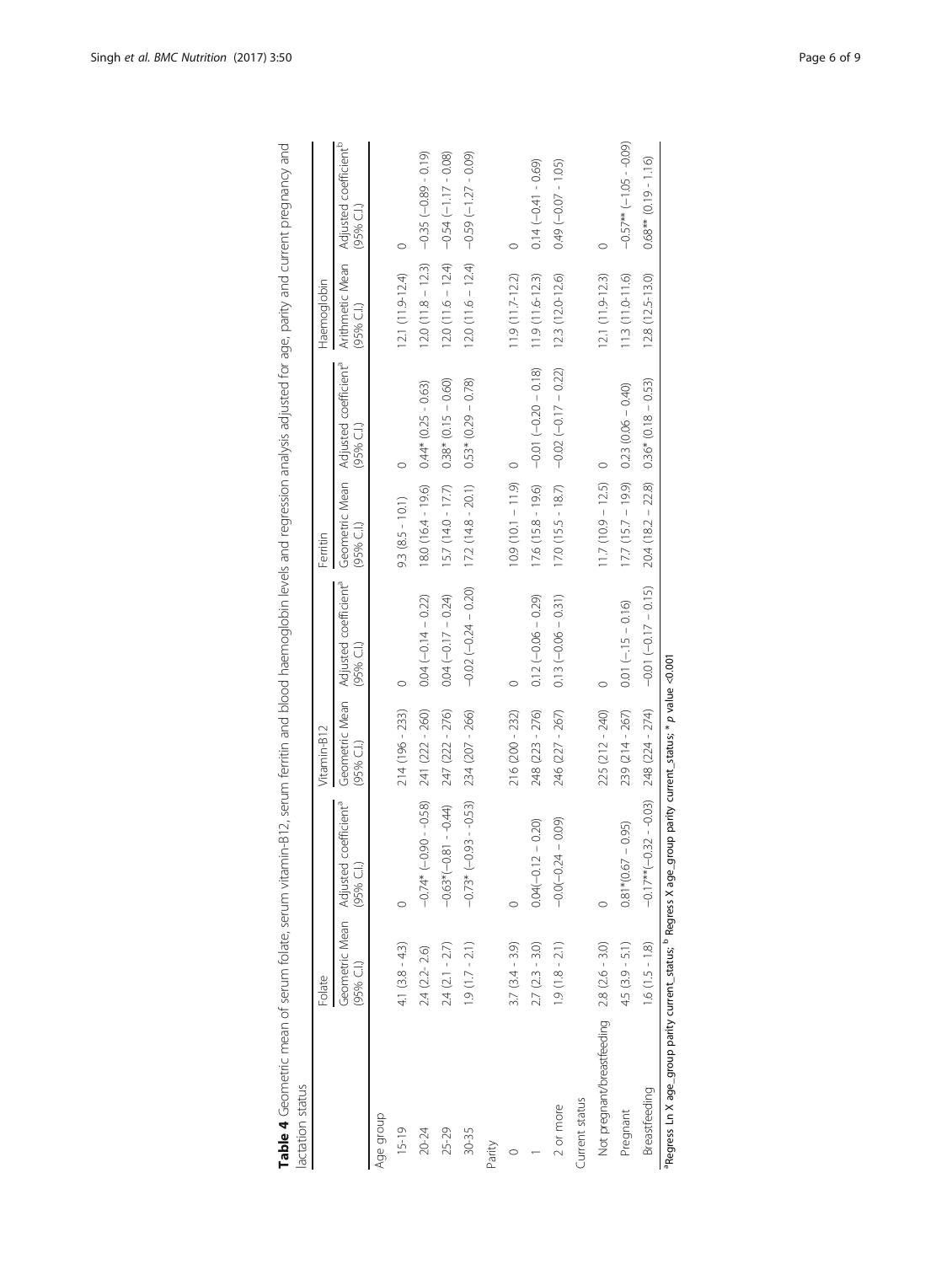deficiency was higher as multiparity increased while ferritin deficiency was highest in nulliparous and high in grand multiparous women. The proportion of folate deficiency was lowest, ferritin was low but the proportion of anaemia was highest among currently pregnant women. Proportion of anaemia did not vary substantially with age or multiparity. Proportion of vitamin B12 deficiency did not vary with any group.

After adjustment for age group, parity and pregnancy/ breastfeeding status, we observed that folate levels were low in older women ( $p < 0.001$ ), but there was no association with parity. Pregnant women had higher folate levels and breastfeeding women had lower folate levels compared to non-pregnant/breastfeeding women ( $p < 0.001$ ).

After adjusted analysis, serum vitamin B12 levels were not associated with age group, parity or pregnancy/ breastfeeding status. Serum ferritin levels were higher for older, pregnant and breastfeeding women but were not associated with parity. Blood haemoglobin levels were lower among pregnant and breastfeeding women  $(p = 0.019$  and 0.006).

# **Discussion**

In our study, nearly half women had folate, vitamin B12 and iron deficiency. These proportions were higher compared to other studies from India [\[4](#page-7-0), [20](#page-8-0)–[22](#page-8-0), [33, 36\]](#page-8-0) and other low-middle income countries [\[25\]](#page-8-0). Furthermore, in our study women with folic acid deficiency were two times more likely to have vitamin B12 deficiency compared to women without folic acid deficiency. Our study population was mostly rural from a poor district. It is likely that women in our study had poor diet contributing to high proportion of folic acid and vitamin B12 deficiency.

We observed that after adjusting for parity and age, folate and ferritin levels were higher in pregnant women compared to non-pregnant women. Most pregnant women receive iron-folic acid supplementation during pregnancy thus they may have higher serum levels of these, opposite to what is physiologically expected. Vitamin B12 deficiency is comparatively higher in adolescents and continues to be so in other stages. Studies among adolescents [\[37\]](#page-8-0) and non-pregnant women [[38](#page-8-0)] from other parts of India report a high prevalence of vitamin B12 deficiency but no folic acid deficiency. Studies of pregnant women in India have reported lower proportions of folic acid deficiency (20-30%) but higher proportions of vitamin B12 deficiency (50-80%) compared to our study [\[4](#page-7-0), [23](#page-8-0), [24](#page-8-0)]. Evidence from several studies suggests that folic acid and vitamin B12 deficiency are widespread and common in India.

Despite the high prevalence of folic acid, vitamin B12 and iron deficiency in this population, anaemia was observed only in 28% women which was lesser than

estimates for women from the state of Telangana (57%) [[39\]](#page-8-0). A review found that biochemical deficiency of folic acid and vitamin B12 does not translate into comparable prevalence of anaemia due to iron deficiency, malaria etc. [[40](#page-8-0)] Our study district had a low prevalence of malaria compared to other tribal areas in the state thus may have a low prevalence of anaemia. Role of high prevalence of folic acid and vitamin B12 deficiency during pre- and peri-conception period shall be assessed by studying burden of adverse outcomes of pregnancy such as NTDs [\[2\]](#page-7-0).

In our study, we found that low folate levels were associated with older age and pregnancy and breastfeeding status but not with parity. A survey in urban adult population in South India also observed an age-related decrease in folic acid levels [\[33\]](#page-8-0). The folic acid deficiencies are likely to worsen with subsequent pregnancies [[41](#page-8-0)] especially where the birth interval is short [\[42\]](#page-8-0). Vitamin B12 levels were not found to be associated with age, parity or current pregnancy and breastfeeding status.

A study among adults in South-India found that 66% and 40% of the study population was meeting 70% of the RDA for folic acid and vitamin B12 [[33\]](#page-8-0). This study found a correlation between the plasma status and the dietary intake of vitamin B12, while the plasma status and the dietary intake of folic acid were not correlated [\[33\]](#page-8-0). In India, women with confirmed pregnancy are given 5 mg folic acid tablets daily till 3 months of pregnancy after which they are provided iron-folic acid tablets. But due to unawareness about folic acid supplementation and since most of the pregnancies are unplanned, women contact health care providers in the first trimester or later.

Folic acid and vitamin B12 deficiency during pregnancy lead to maternal hyperhomocysteinemia which is associated with adverse outcomes of pregnancy. In the predominantly vegetarian Indians who eat only small amounts of animal-derived foods [\[33](#page-8-0), [43](#page-8-0)], hyperhomocysteinemia is usually associated with vitamin B12 deficiency [[44](#page-8-0)–[46\]](#page-8-0). A study from India found that vitamin B12 supplementation but not folic acid was associated with lower plasma total homocysteine concentration [\[4](#page-7-0)].

Given the evidence on folic acid and vitamin B12 deficiencies from India (including the current study), a public health intervention shall address nutritional deficiencies for all stages of the women's life-cycle along with associated social and developmental factors [[25](#page-8-0), [47](#page-8-0)]. All women planning pregnancy and, pregnant and breastfeeding mothers in India, especially from tribal and rural populations, should have access to nutrients rich food and supplementation [[2, 5,](#page-7-0) [48\]](#page-8-0). Several reviews and guidelines have prescribed dosage for folic acid supplementation but there are no dosages identified for vitamin B12 supplementation [[5\]](#page-7-0). Even at the prescribed dosages, monitoring of the consequences of folic acid and vitamin B12 intake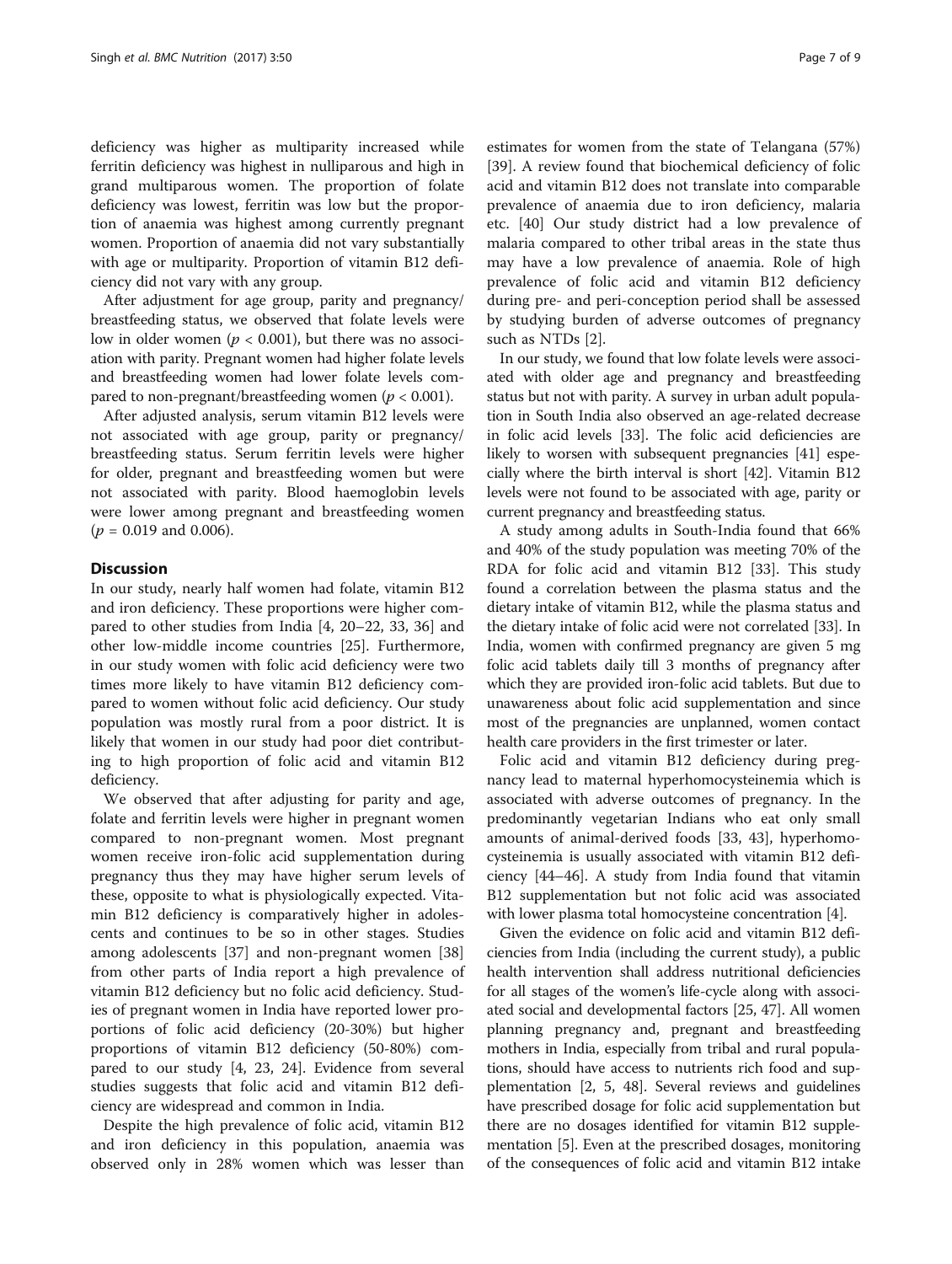<span id="page-7-0"></span>are required to measure harmful effects of these at high concentrations [5, [49\]](#page-8-0).

Our study provides community-based evidence for folic acid and vitamin B12 deficiency among non-pregnant, pregnant and breastfeeding women, and assessed the pattern across these stages adjusting for age and parity. The levels in non-pregnant women shall reflect preconception folate and vitamin B12 levels and thus help while planning and follow-up of nutrition interventions. We did not do a dietary assessment and thus were not able to associate findings with nutritional uptake. We did not capture information on gestational age thus couldn't assess association with trimesters in pregnancy. Our study was in a predominantly rural and poor population thus results are not generalizable to the whole of India. Further research is required to assess the association of these deficiencies with adverse pregnancy outcomes in India and define the cut-offs for Indian population.

# Conclusions

One in two women in the childbearing age group is deficient in folate, vitamin B12 and iron in rural South-India. Anaemia was found in one in four women. Never pregnant women had a high proportion of vitamin B12 deficiency but not folic acid. Folate deficiency increased with age. Our findings confirm that folate and vitamin B12 deficiency is a public health problem in rural women of childbearing age. As these deficiencies are likely to lead to poor foetal and maternal outcomes, nutrition supplementation programs should focus on providing these micronutrients, especially to women in a child-bearing age in high folic acid and vitamin B12 deficient populations. As folic acid and vitamin B12 deficiencies co-exist they should be supplemented together. However, doses of folic acid and particularly vitamin B12 and their side effects at higher doses will need to be monitored.

#### Abbreviations

BMI: Body mass index; IQR: Inter-quartile range; LMIC: Low and middle-income country;; NTD: Neural tube disorder

#### Acknowledgements

The study was conducted as a substudy in collaboration with National Institute of Nutrition (NIN), Hyderabad. This work was supported by a Wellcome Trust Capacity Strengthening Strategic Award to the Public Health Foundation of India and a consortium of UK universities.

## Funding

This work was supported by a Wellcome Trust Capacity Strengthening Strategic Award to the Public Health Foundation of India and a consortium of UK universities.

#### Availability of data and materials

The datasets generated and analysed during the current study are not publicly available. The data was collected as a part of an ongoing study which is yet to be completely analysed. The data can be made available upon request to National Institute of Nutrition (NIN), India.

## Authors' contributions

Conception of the study: GVSM, JJBG, GBR, SBN, SRK, PD, SK, SS and AN. Data analysis and interpretation: SS, DRP and HBP. Drafting the manuscript: SS, NJ, DRP, HBP, JJBG, and GBR. Critical revision of the Manuscript: GVSM, PD, AN, SK, SKR, and SBN. Writing of the final manuscript: SS, JJBG, GBR, GVSM and DRP. Final Approval of the version to be published: GVSM, AN, SK, PD, SRK, SBN, NJ, HBP, DRP, GBR, JJBG and SS.

#### Ethics approval and consent to participate

The ethics committee of Public Health Foundation of India granted ethical approval for this study (TRC-IEC-117/11). A written informed consent was obtained from all the women before conducting the interview. Permission was sought from the district administration before initiation of the study.

### Consent for publication

Not applicable.

## Competing interests

The authors declare that they have no competing interests.

#### Publisher's Note

Springer Nature remains neutral with regard to jurisdictional claims in published maps and institutional affiliations

#### Author details

<sup>1</sup>South Asia Centre for Disability Inclusive Development and Research, Indian Institute of Public Health-Hyderabad, Public Health Foundation of India, Plot No. 1, ANV Arcade, Amar Coop Society, Kavuri Hills, Madhapur, Hyderabad, Telangana 500033, India. <sup>2</sup>National Institute of Nutrition, Hyderabad, India.<br><sup>3</sup>Indian Instituto of Public Hoalth Delhi, Public Hoalth Foundation of India. <sup>3</sup>Indian Institute of Public Health-Delhi, Public Health Foundation of India, Delhi, India. <sup>4</sup>South Asia Centre for Disability Inclusive Development and Research, Indian Institute of Public Health-Hyderabad, Centre for Applied Research and Education on Neurodevelopmental Impairments and Disabilityrelated Health Issues (CARENIDHI), New Delhi, India. <sup>5</sup>London School of Hygiene and Tropical Medicine, London, UK. <sup>6</sup>NIHR Biomedical Research Unit in Nutrition, Diet and Lifestyle, University Hospitals Bristol Education Centre, Bristol, UK.

# Received: 28 March 2017 Accepted: 19 June 2017 Published online: 26 June 2017

#### References

- 1. Molloy AN, Kirke PN, Brody LC, Scott JM, Mills JL. Effects of folate and vitamin B12 deficiencies during pregnancy on fetal, infant and child development. Food Nutr. Bull. 2008;29(Suppl 1):101–11.
- 2. WHO. Conclusions of a WHO Technical Consultation on folate and vitamin B12 deficiencies. Food Nutr Bull. 2008;29(Suppl 2):238–44.
- 3. Hua X, Zhang J, Guo Y, Shen M, Gaudet L, Janoudi G, et al. Effect of folic acid supplemenattion during pregnancy on gestational hypertension/preeclampsia: A systematic review and meta-analysis. Hypertens. Pregnancy. 2016;35(4):447–60.
- 4. Katre P, Bhat D, Lubree H, Otiv S, Joshi S, Joglekar C, et al. Vitamin B12 and folic acid supplementation and plasma total homocysteine concentrations in pregnant Indian women with low B12 and high folate status. Asia Pac J Clin Nutr. 2010;19(3):335–43.
- 5. Wilson RD, et al. Pre-conception Folic Acid and Multivitamin Supplementation for the Primary and Secondary Prevention of Neural Tube Defects and Other Folic Acid-Sensitive Congenital Anomalies. J Obstet Gynaecol Can. 2015;37(6):534–49.
- 6. Nelen WL, Blom HJ, Steegers EA, den Heijer M, Eskes TK. Hyperhomocysteinemia and recurrent early pregnancy loss: A meta-analysis. Fertil Steril. 2000;74:1196–9.
- 7. Ronnenberg AG, Goldman MB, Chen D, Aitken IW, Willett WC, Selhub J, et al. Preconception homocysteine and B vitamin status and birth outcomes in Chinese women. Am J Clin Nutr. 2002;76(6):1385–91.
- 8. George L, Mills JL, Johansson AL, Nordmark A, Olander B, Granath F, et al. Plasma folate levels and risk of spontaneous abortion. JAMA. 2002;288:1867–73.
- 9. Relton CL, Pearce MS, Parker L. The influence of erythrocyte folate and serum vitamin B12 status on birth weight. Br J Nutr. 2005;93:593–9.
- 10. Hodgetts VA, Morris RK, Francis A, Gardosi J, Ismail KM. Effectiveness of folic acid supplementation in pregnancy on reducing the risk of small-for-